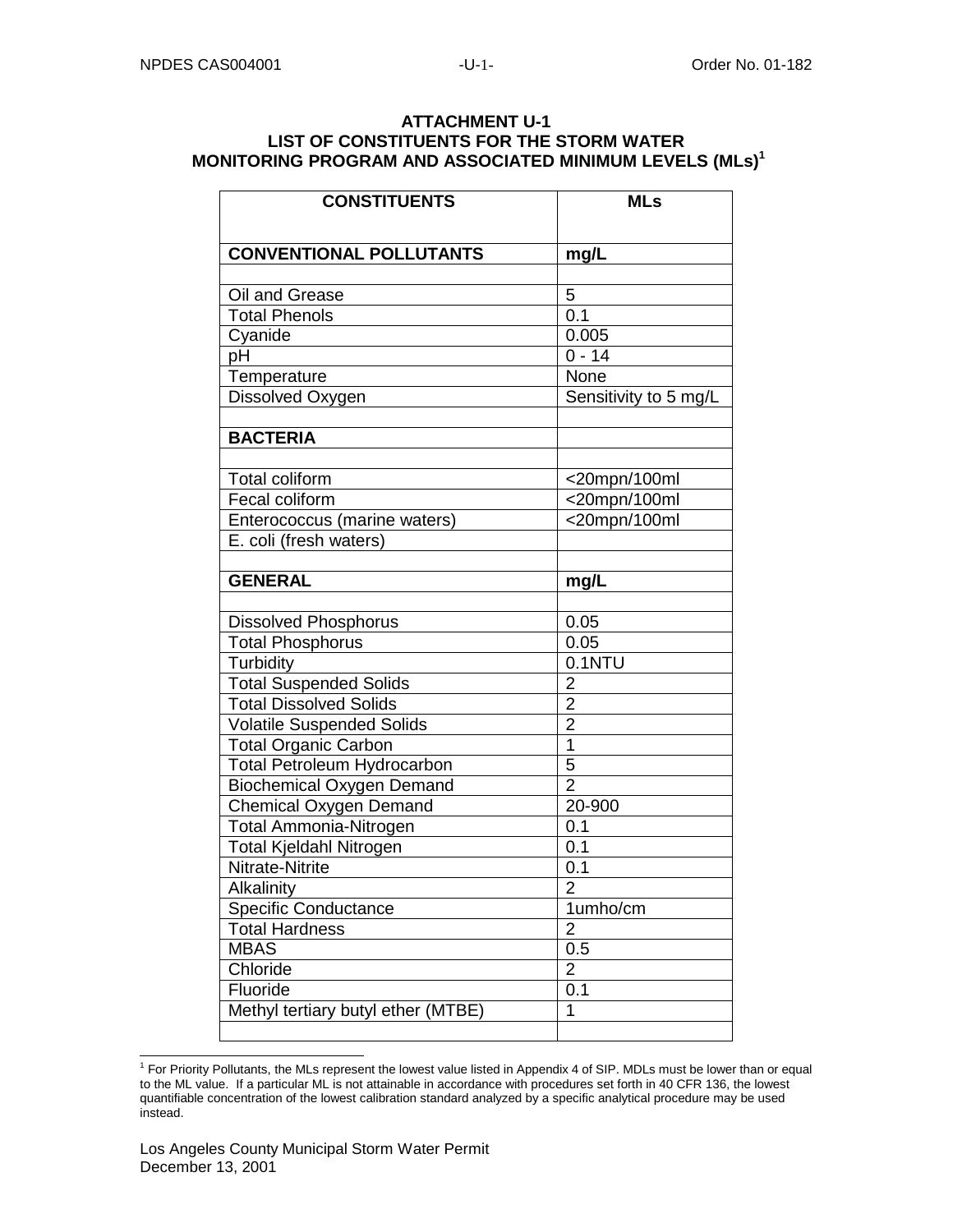| <b>METALS</b>                | $\mu$ g/L               |
|------------------------------|-------------------------|
|                              |                         |
| Aluminum                     | 100                     |
| Antimony                     | 0.5                     |
| Arsenic                      | 1                       |
| Beryllium                    | 0.5                     |
| Cadmium                      | 0.25                    |
| Chromium (total)             | 0.5                     |
| Copper                       | 0.5                     |
| Hex. Chromium                | 5                       |
| Iron                         | 100                     |
| Lead                         | 0.5                     |
| Mercury                      | 0.5                     |
| <b>Nickel</b>                | 1                       |
| Selenium                     | 1                       |
| Silver                       | 0.25                    |
| Thallium                     | 1                       |
| Zinc                         | 1                       |
|                              |                         |
| <b>SEMIVOLATILE ORGANIC</b>  | $\mu$ g/L               |
| <b>COMPOUNDS</b>             |                         |
|                              |                         |
| <b>Acids</b>                 |                         |
| 2-Chlorophenol               | $\overline{2}$          |
| 2, 4-Dichlorophenol          | 1                       |
| 2,4-Dimethylphenol           | $\overline{2}$          |
| 2, 4-Dinitrophenol           | 5                       |
| 2-Nitrophenol                | 10                      |
| 4-Nitrophenol                | 5                       |
| 4-Chloro-3-methylphenol      | $\overline{1}$          |
| Pentachlorophenol            | $\overline{2}$          |
| Phenol                       | 1                       |
| 2,4,6-Trichlorophenol        | 10                      |
|                              |                         |
| <b>BASE/NEUTRAL</b>          | ug/L                    |
| Acenaphthene                 | 1                       |
| Acenaphthylene               | $\overline{2}$          |
| Anthracene                   | $\overline{c}$          |
| Benzidine                    | $\overline{5}$          |
| 1,2 Benzanthracene           | 5                       |
| Benzo(a)pyrene               | $\overline{2}$          |
| Benzo(g,h,i)perylene         | 5                       |
| 3,4 Benzoflouranthene        | 10                      |
| Benzo(k)flouranthene         | $\overline{\mathbf{c}}$ |
| Bis(2-Chloroethoxy) methane  | $\overline{5}$          |
| Bis(2-Chloroisopropyl) ether | $\overline{2}$          |
| Bis(2-Chloroethyl) ether     | 1                       |
| Bis(2-Ethylhexl) phthalate   | 5                       |
| 4-Bromophenyl phenyl ether   | 5                       |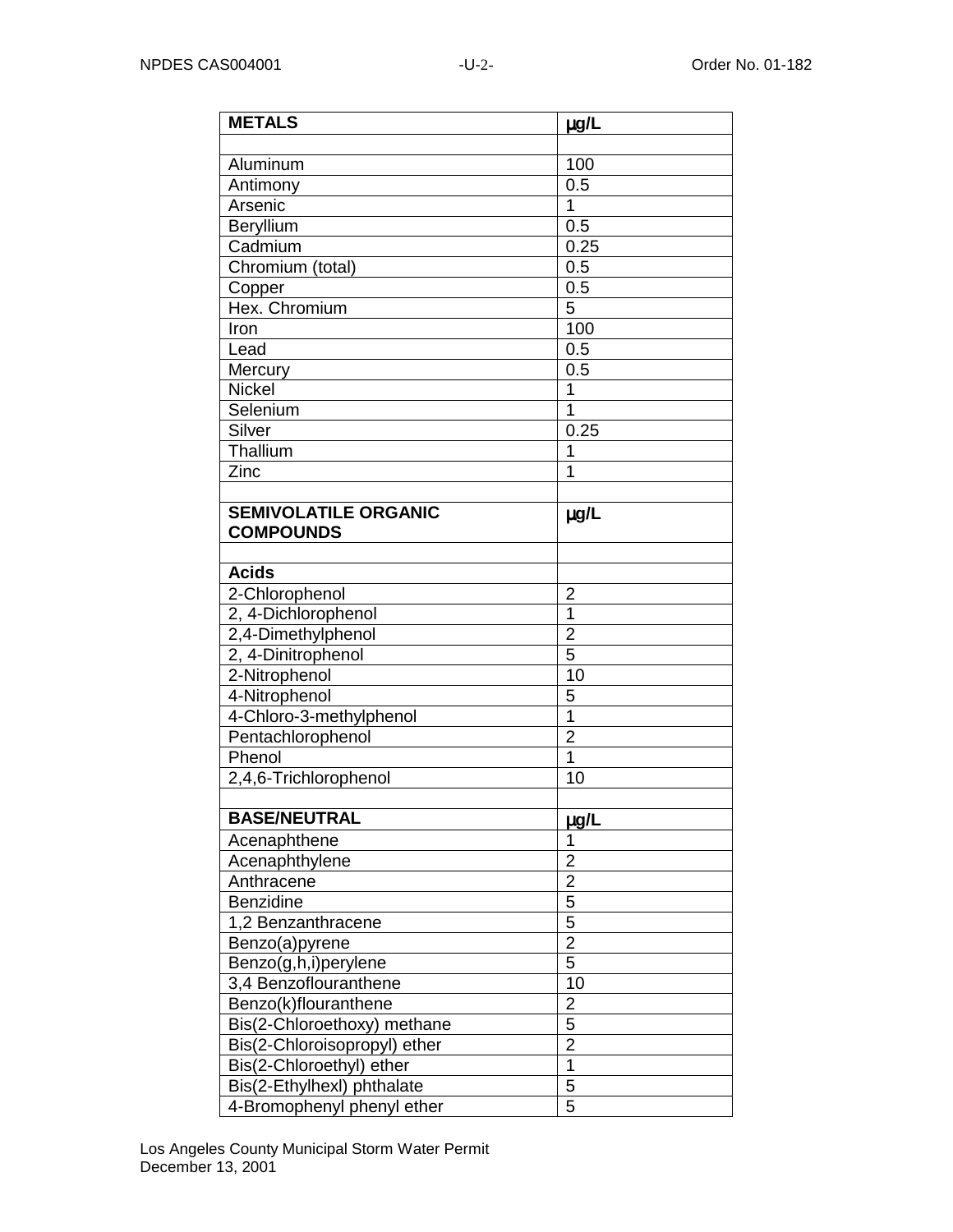| 10             |
|----------------|
| 1              |
| 10             |
| 5              |
| 5              |
| 0.1            |
| 1              |
| 1              |
| 1              |
| 5              |
| $\overline{c}$ |
| $\overline{2}$ |
| 10             |
| 5              |
| $\overline{5}$ |
| 5              |
| $\overline{1}$ |
| 10             |
| 0.05           |
| 0.1            |
| 1              |
| 1              |
| 5              |
| 1              |
| 0.05           |
| 1              |
| 0.2            |
| 1              |
| 5              |
| $\overline{1}$ |
| 5              |
| 0.05           |
| 0.05           |
| 1              |
|                |
| $\mu$ g/L      |
|                |
| 0.005          |
| 0.01           |
| 0.005          |
| 0.005          |
| 0.02           |
| 0.1            |
| 0.1            |
| 0.05           |
| 0.05           |
| 0.01           |
| 0.01           |
| 0.02           |
|                |